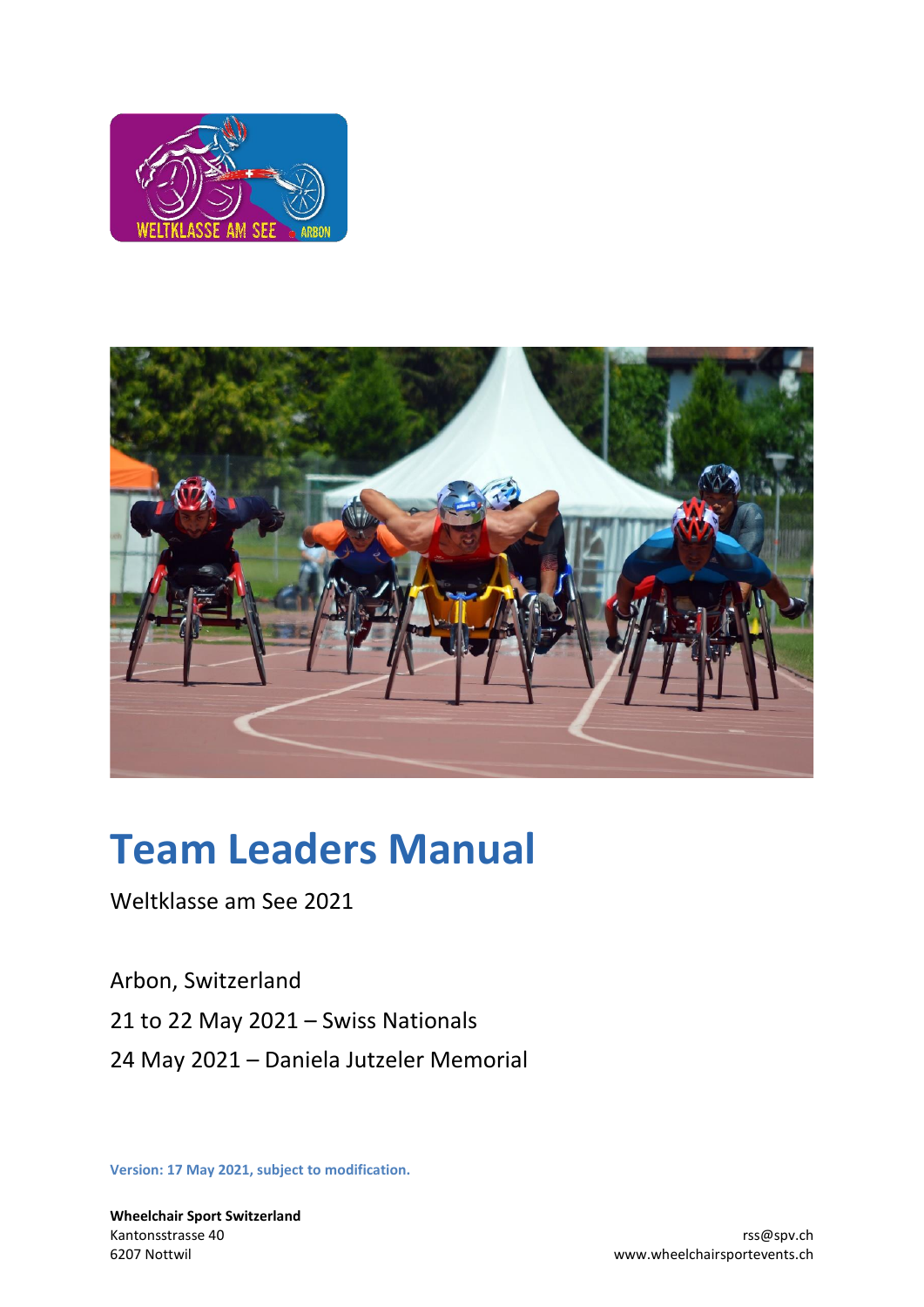# **Contents**

| 1     |      |  |  |  |
|-------|------|--|--|--|
| 2     |      |  |  |  |
| 3     |      |  |  |  |
| 4     |      |  |  |  |
|       | 4.1  |  |  |  |
|       | 4.2  |  |  |  |
|       | 4.3  |  |  |  |
|       | 4.4  |  |  |  |
| 5     |      |  |  |  |
|       | 5.1  |  |  |  |
|       | 5.2  |  |  |  |
|       | 5.3  |  |  |  |
|       | 5.4  |  |  |  |
|       | 5.5  |  |  |  |
|       | 5.6  |  |  |  |
| 6     |      |  |  |  |
|       | 6.1  |  |  |  |
|       | 6.2  |  |  |  |
|       | 6.3  |  |  |  |
| 7     |      |  |  |  |
| 8     |      |  |  |  |
|       | 8.1  |  |  |  |
|       | 8.2  |  |  |  |
|       |      |  |  |  |
| 8.2.2 |      |  |  |  |
| 9     |      |  |  |  |
| 9.1   |      |  |  |  |
|       | 9.2  |  |  |  |
|       | 9.3  |  |  |  |
|       | 9.4  |  |  |  |
|       | 9.5  |  |  |  |
| 10    |      |  |  |  |
| 11    |      |  |  |  |
| 11.1  |      |  |  |  |
|       | 11.2 |  |  |  |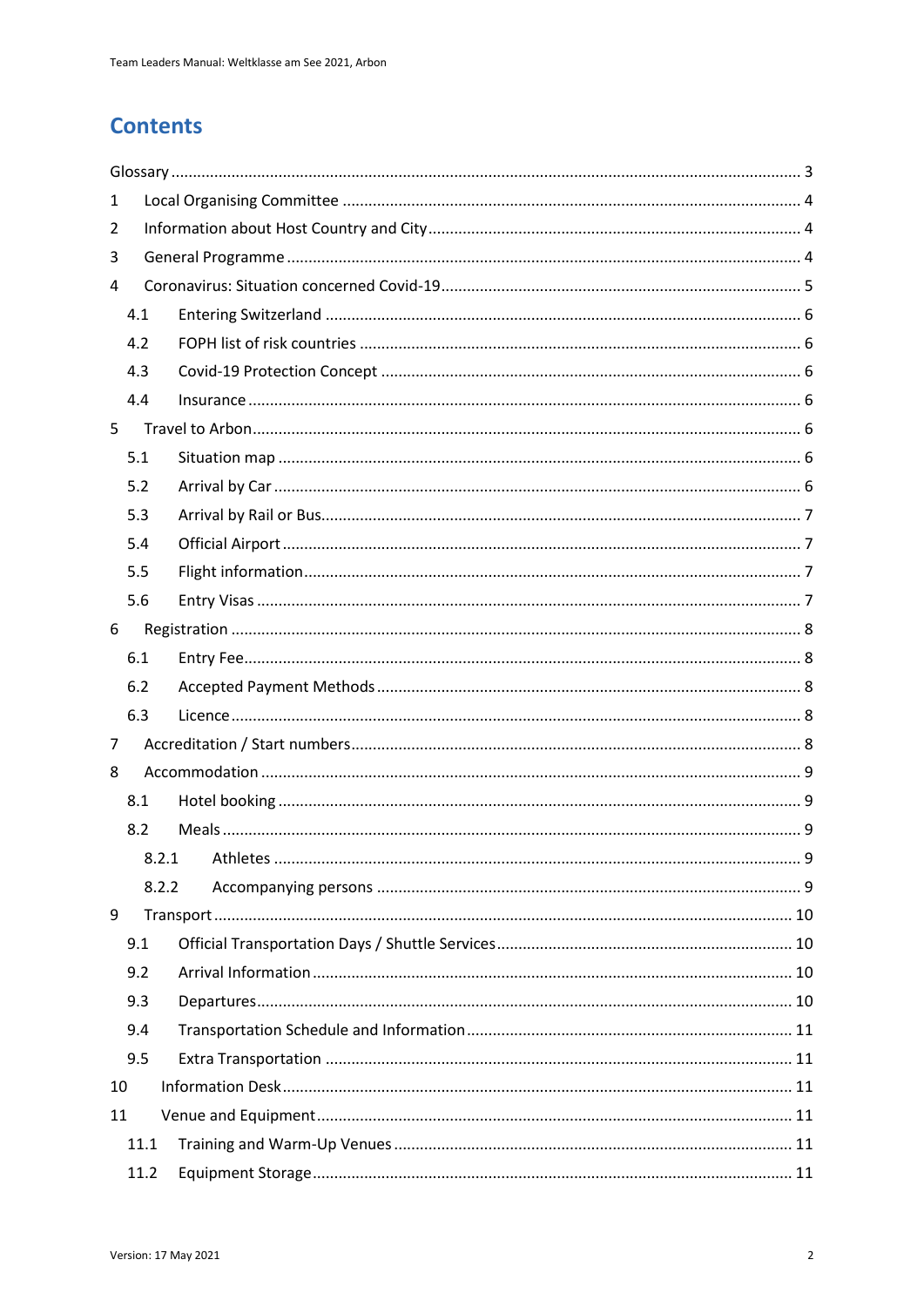|    | 11.3  |  |  |
|----|-------|--|--|
| 12 |       |  |  |
|    | 12.1  |  |  |
|    | 12.2  |  |  |
|    | 12.3  |  |  |
|    | 12.4  |  |  |
|    | 12.5  |  |  |
|    | 12.6  |  |  |
|    | 12.7  |  |  |
|    | 12.8  |  |  |
|    | 12.9  |  |  |
|    | 12.10 |  |  |
|    | 12.11 |  |  |
|    | 12.12 |  |  |
|    | 13    |  |  |
|    | 13.1  |  |  |
|    | 13.2  |  |  |
| 14 |       |  |  |
| 15 |       |  |  |
|    |       |  |  |

# <span id="page-2-0"></span>Glossary

| <b>DJM</b>              | Daniela Jutzeler Memorial                        |
|-------------------------|--------------------------------------------------|
| LOC                     | <b>Local Organising Committee</b>                |
| SN                      | <b>Swiss Nationals</b>                           |
| <b>SBB</b>              | Schweizerische Bundesbahnen SBB (Swiss Railways) |
| TD                      | <b>Technical Delegate</b>                        |
| $\overline{\text{TIC}}$ | <b>Technical Information Centre</b>              |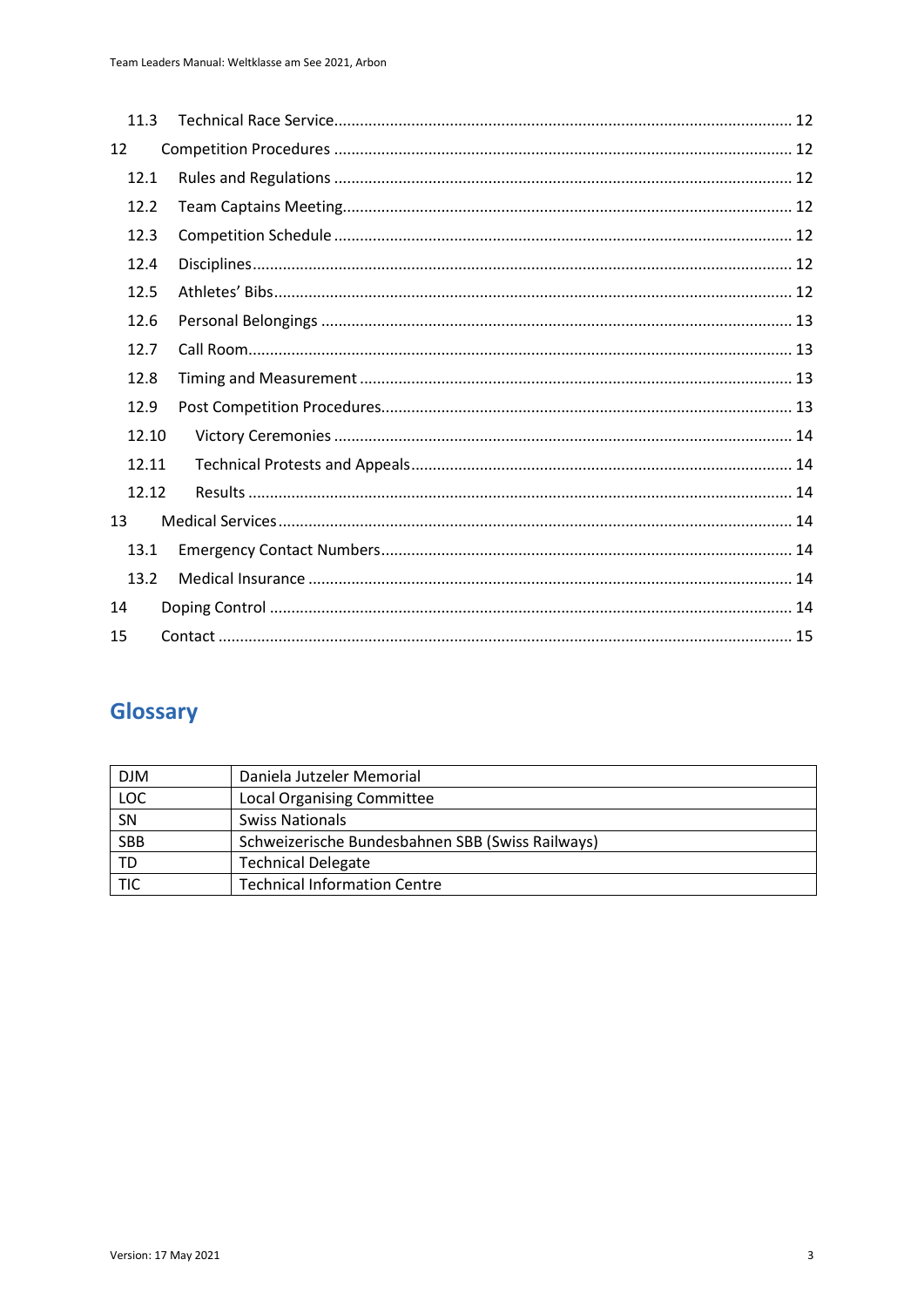# <span id="page-3-0"></span>**1 Local Organising Committee**

| <b>LOC President</b>                            | Nick Sigg                        |
|-------------------------------------------------|----------------------------------|
| <b>Finances</b>                                 | Anina Morf                       |
| Sponsoring, Marketing, Media, Accommodation     | Peter Beeler                     |
| <b>Infrastructure and Construction</b>          | Hans Gächter                     |
| <b>Competition Wheelchair Sport Switzerland</b> | Andreas Heiniger                 |
| <b>Competition LOC Arbon</b>                    | Marco Lehner                     |
| <b>Administration LOC</b>                       | Sandra Lehner                    |
| Administration Wheelchair Sport Switzerland     | Linda Wiprächtiger               |
| Catering                                        | Marco Flühler, Michael Ackermann |
| Volunteers                                      | Naemi Brühwiler                  |

# <span id="page-3-1"></span>**2 Information about Host Country and City**

| Location                           | Arbon, Switzerland                          |
|------------------------------------|---------------------------------------------|
| Population                         | 14,600 people                               |
| Climate                            | <b>Climate of Switzerland</b>               |
| Language                           | Swiss German                                |
| Religion                           | Lutheran/Reformed and Catholic              |
| Capital                            | Berne                                       |
| Local Time                         | Central European (Summer) Time              |
| Electricity                        | 230 Volt                                    |
| <b>Driving</b>                     | Driving in Switzerland on a foreign licence |
| International Calls (Country Code) | 0041                                        |
| Currency                           | <b>CHF</b>                                  |

# <span id="page-3-2"></span>**3 General Programme**

| <b>Monday 17 May</b>    |                             |                                           |  |
|-------------------------|-----------------------------|-------------------------------------------|--|
| All Day                 | Arrival                     | Zurich $\rightarrow$ Arbon                |  |
| All Day                 | Transfer                    | Nottwil $\rightarrow$ Arbon               |  |
| <b>Tuesday 18 May</b>   |                             |                                           |  |
| All Day                 | <b>Arrivals</b>             | Zurich $\rightarrow$ Arbon                |  |
| $09.00 - 16.00$         | <b>Training</b>             | Stacherholz Arbon                         |  |
| <b>Wednesday 19 May</b> |                             |                                           |  |
| All Day                 | Arrivals                    | Zurich $\rightarrow$ Arbon                |  |
| $09.00 - 16.00$         | <b>Training</b>             | Stacherholz Arbon                         |  |
| <b>Thursday 20 May</b>  |                             |                                           |  |
| $09.00 - 16.00$         | <b>Training</b>             | Stacherholz Arbon                         |  |
| $09.00 - 12.00$         | <b>Accreditation DJM+SN</b> | Information desk at the 'Berufsschulhaus' |  |
| $13.00 - 16.00$         | <b>Accreditation DJM+SN</b> | Information desk at the 'Berufsschulhaus' |  |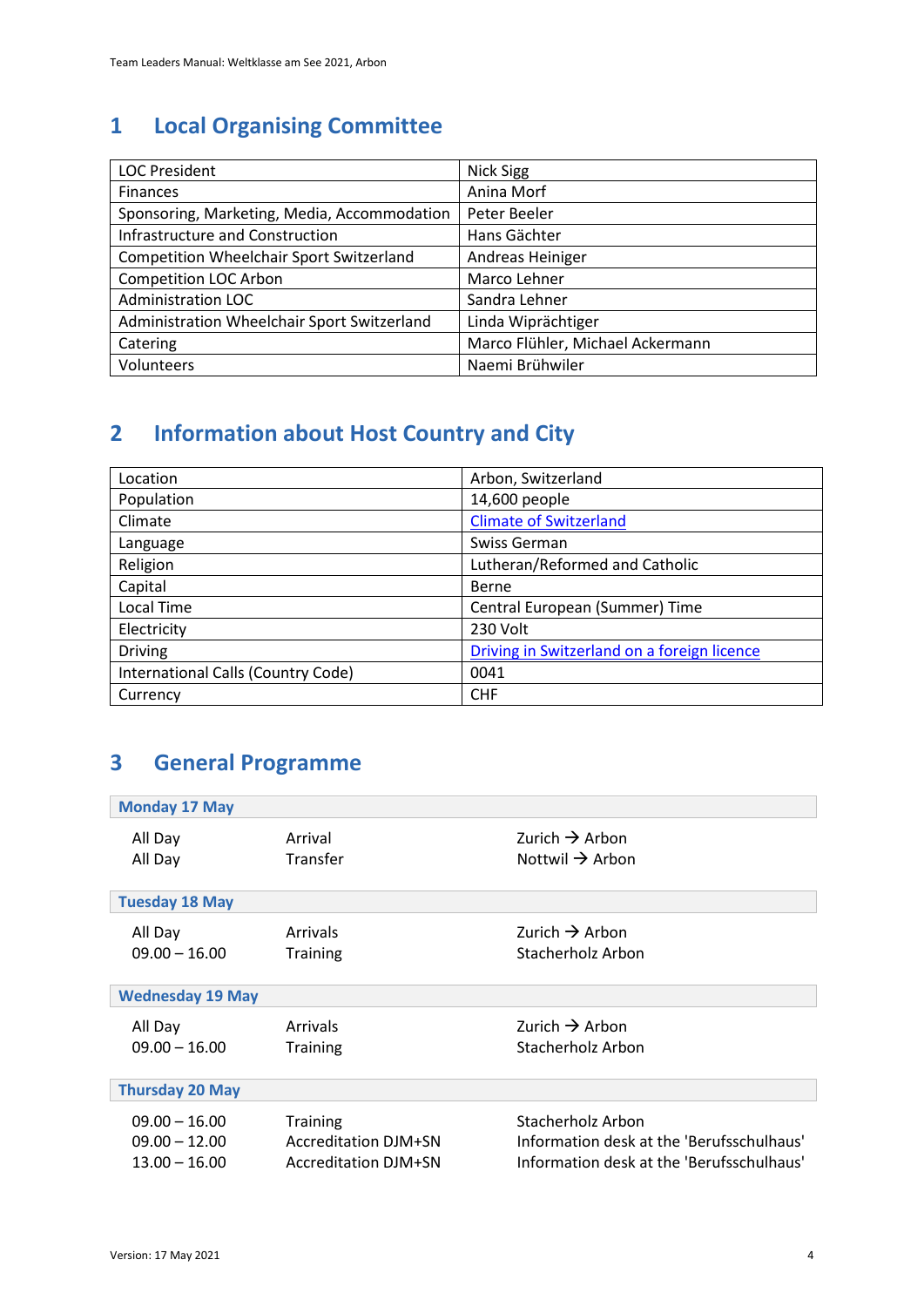| <b>Friday 21 May</b>                                                                    |                                                                                                                                                                                             |                                                                                                                                                                                                                              |
|-----------------------------------------------------------------------------------------|---------------------------------------------------------------------------------------------------------------------------------------------------------------------------------------------|------------------------------------------------------------------------------------------------------------------------------------------------------------------------------------------------------------------------------|
| All Day<br>$08.00 - 09.00$<br>09.30<br>$08.00 - 18.00$<br>$07.00 - 18.00$<br>tbd<br>tbd | <b>Competition SN</b><br><b>Accreditation DJM+SN</b><br><b>Team Captains Meeting SN</b><br>Information desk<br>Volunteers desk<br>Lunch for Athletes & Staff<br><b>Lunch for Volunteers</b> | <b>Stacherholz Arbon</b><br>Information desk at the 'Berufsschulhaus'<br>Meeting Point: Finish area<br>Information desk at the 'Berufsschulhaus'<br>Information desk at the 'Berufsschulhaus'<br>Sports hall<br>Shorley Zelt |
| <b>Saturday 22 May</b>                                                                  |                                                                                                                                                                                             |                                                                                                                                                                                                                              |
| All Day<br>$08.00 - 09.00$<br>$08.00 - 18.00$<br>$07.00 - 18.00$<br>tbd<br>thd          | <b>Competition SN</b><br><b>Accreditation DJM+SN</b><br>Information desk<br>Volunteers desk<br>Lunch for Athletes & Staff<br><b>Lunch for Volunteers</b>                                    | Sport Arena Nottwil<br>Information desk at the 'Berufsschulhaus'<br>Information desk at the 'Berufsschulhaus'<br>Information desk at the 'Berufsschulhaus'<br>Sports hall<br>Shorley Zelt                                    |
| <b>Sunday 23 May</b>                                                                    |                                                                                                                                                                                             |                                                                                                                                                                                                                              |
| All Day<br>No competition, no Training                                                  | Departure                                                                                                                                                                                   | Arbon $\rightarrow$ Zurich                                                                                                                                                                                                   |
| <b>Monday 24 May</b>                                                                    |                                                                                                                                                                                             |                                                                                                                                                                                                                              |
| All Day<br>$08.00 - 08.30$<br>$08.00 - 18.00$<br>$07.00 - 18.00$<br>tbd<br>tbd          | Competition DJM<br><b>Accreditation DJM+SN</b><br>Information desk<br>Volunteers desk<br>Lunch for Athletes & Staff<br><b>Lunch for Volunteers</b>                                          | <b>Stacherholz Arbon</b><br>Information desk at the 'Berufsschulhaus'<br>Information desk at the 'Berufsschulhaus'<br>Information desk at the 'Berufsschulhaus'<br>Sports hall<br>Shorley Zelt                               |
| <b>Tuesday 25 May</b>                                                                   |                                                                                                                                                                                             |                                                                                                                                                                                                                              |
| All Day                                                                                 | Departure                                                                                                                                                                                   | Arbon $\rightarrow$ Zurich                                                                                                                                                                                                   |

# <span id="page-4-0"></span>**4 Coronavirus: Situation concerned Covid-19**

Please be aware that the competition takes place during the current pandemic situation with Covid-19. The conditions for hosting the competition, as well as hygiene, sanitary and preventive measures will be those determined by the Swiss Government, the local authorities of the Canton of Thurgau, WPA and the LOC at all times. All participants are required to follow the rules and guidelines of the above-mentioned authorities at all time as a condition for participating in the competition. If the local authorities require it, each participant may have to deliver a responsible declaration before participating in the competition.

Should the event be cancelled with short notice by the country's authorities, due to the Covid-19 situation, beyond the control of both World Para Athletics and the LOC, neither of them will be liable for any costs related to travelling or accommodation made by athletes/officials for this event. Each member must ensure that it is allowed to enter Switzerland in the current circumstances. It is strongly recommended that all participants book flight tickets with a cancellation insurance.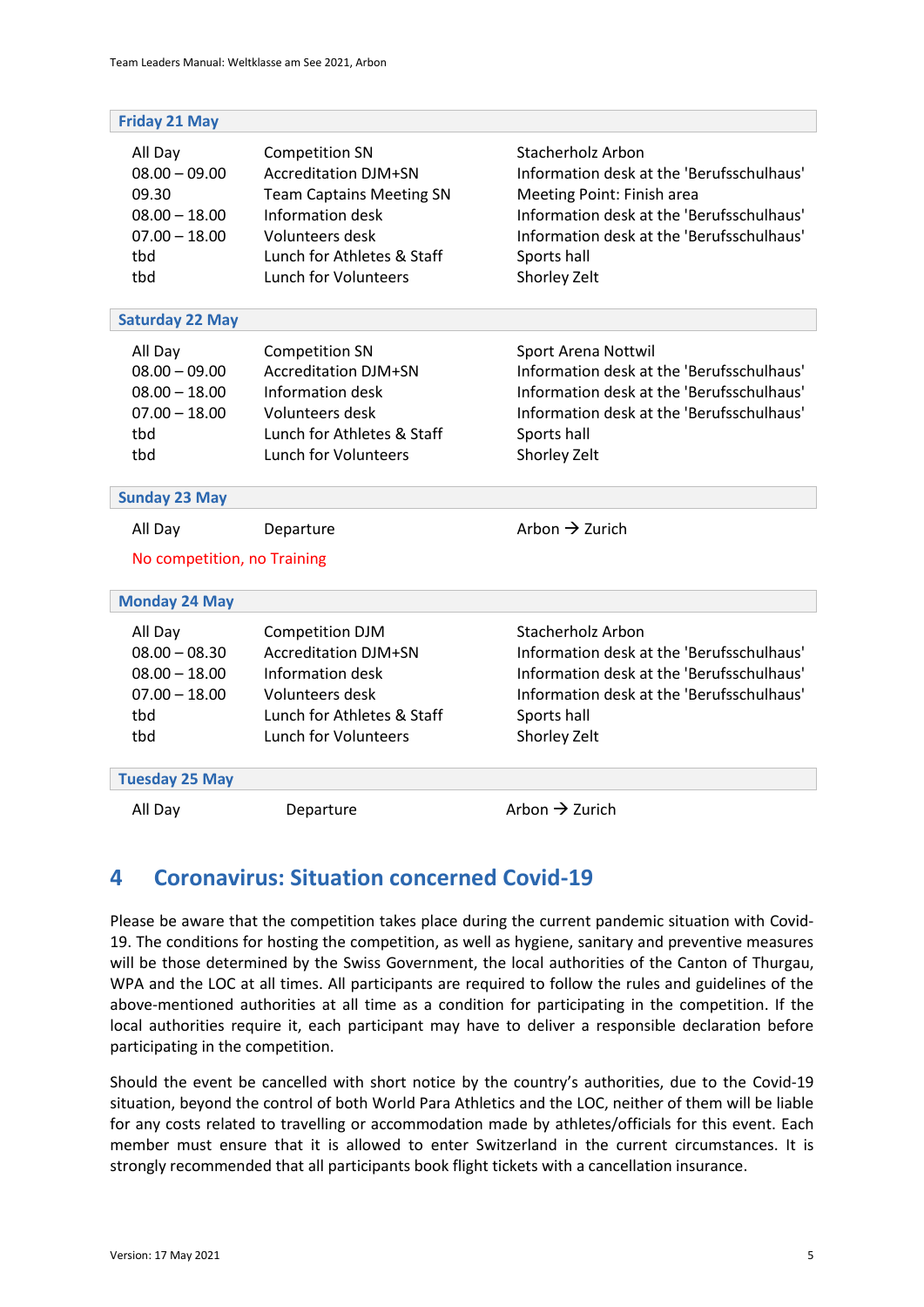Covid-19 rules and regulations according to Federal Office of Public Healt[h FOPH of Switzerland.](https://www.bag.admin.ch/bag/en/home/krankheiten/ausbrueche-epidemien-pandemien/aktuelle-ausbrueche-epidemien/novel-cov/empfehlungen-fuer-reisende.html)

#### <span id="page-5-0"></span>**4.1 Entering Switzerland**

In response to the Covid-19 pandemic there are special rules for people entering Switzerland. Depending on the type of travel, you might have to fill out a form for incoming travellers, show proof of a negative test and/or go into quarantine.

You will find information on the individual rules and requirements in the relevant sections of this site: [Federal Office of Public Health FOPH](https://www.bag.admin.ch/bag/en/home/krankheiten/ausbrueche-epidemien-pandemien/aktuelle-ausbrueche-epidemien/novel-cov/empfehlungen-fuer-reisende/quarantaene-einreisende.html) – Coronavirus: Entering Switzerland

General information on travel abroad is published here on the page: [Coronavirus: Travel](https://www.bag.admin.ch/bag/en/home/krankheiten/ausbrueche-epidemien-pandemien/aktuelle-ausbrueche-epidemien/novel-cov/empfehlungen-fuer-reisende.html)

#### <span id="page-5-1"></span>**4.2 FOPH list of risk countries**

The list of countries and areas with an increased risk of infection is updated on a regular basis. Anyone arriving in Switzerland from one of these countries or areas must, among other things, go into quarantine.

Here you will find th[e FOPH list of risk countries.](https://www.bag.admin.ch/bag/en/home/krankheiten/ausbrueche-epidemien-pandemien/aktuelle-ausbrueche-epidemien/novel-cov/empfehlungen-fuer-reisende/liste.html)

#### <span id="page-5-2"></span>**4.3 Covid-19 Protection Concept**

The Covid-19 Protection Concept for the competitions in Arbon is published on: [www.wheelchairsportevents.ch](https://www.rollstuhlsportevents.ch/en/ongoing_events/arbon_2021/athletes/)

#### <span id="page-5-3"></span>**4.4 Insurance**

All athletes will be required to obtain personal health, accident and liability insurances. The Local Organising Committee excludes any liability and assumes no responsibility for loss or theft of materials or personal belongings during the entire official period from arrival to departure.

The Local Organising Committee excludes any liability and assumes no responsibility for loss or theft of materials or personal belongings during the entire official period from arrival to departure.

#### <span id="page-5-4"></span>**5 Travel to Arbon**

#### <span id="page-5-5"></span>**5.1 Situation map**

Here you will find the situation map of the competition area Stacherholz, Arbon: [Situation map during practise days, 18 to 20 May 2021](https://www.rollstuhlsportevents.ch/__/frontend/handler/image.php?id=3856) [Situation map during competition days, 21 to 24 May 2021](https://www.rollstuhlsportevents.ch/__/frontend/handler/image.php?id=3855)

#### <span id="page-5-6"></span>**5.2 Arrival by Car**

Coming from St Gallen and St Margrethen follow the autobahn (motorway). Take the exit signposted 'Arbon-Süd' for the town centre. From here the way to the parking lot is signalizes. From southern Germany we recommend crossing with the car ferry from Friedrichshafen to Romanshorn. From here the main road leads directly into the centre of Arbon. [www.map.search.ch](http://www.map.search.ch/)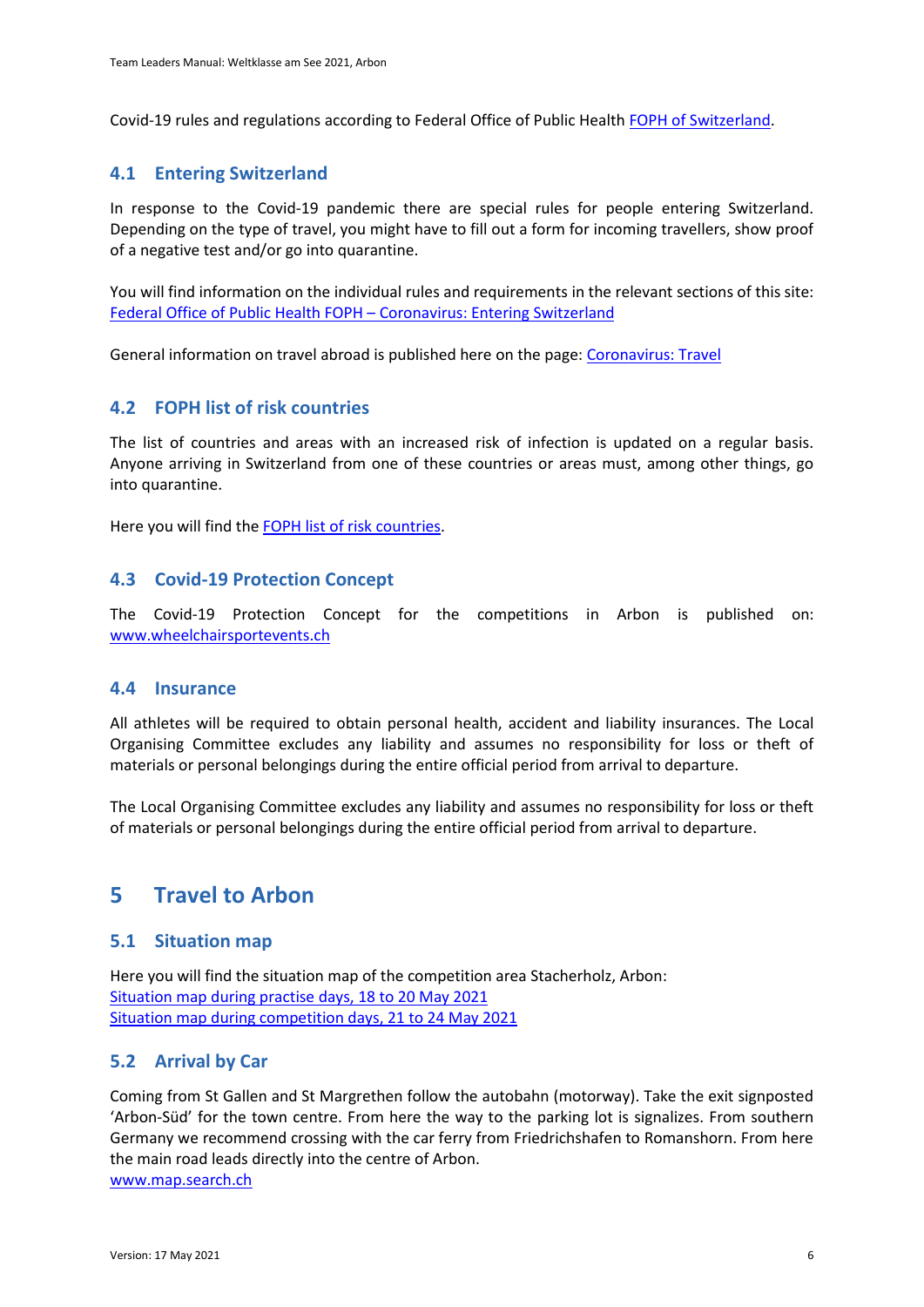**Address** Sportplatz Stacherholz Stacherholzstrasse 38 CH-9320 Arbon

Participants and spectators who travel individually with their own car, are responsible themselves for the transport to the competition area.

#### **Parking**

Charges apply for all parking lots – except on competition days. Parking is available in the car park next to the competition area (see situation map no. 18).

#### <span id="page-6-0"></span>**5.3 Arrival by Rail or Bus**

Arbon is on the direct train line from Zürich to Rorschach, as well as on the line from Schaffhausen to Chur. At the train station in Arbon take the bus in the direction of St. Gallen until Wildpark, then 3 minutes walking until the arena Stacherholz. [Timetable SBB](https://www.sbb.ch/en/)

<span id="page-6-1"></span>**5.4 Official Airport**

The official airport is Zurich (ZRH) where the LOC will provide transportation to the official hotels. Zurich Airport is located 95 km from Arbon.

#### <span id="page-6-2"></span>**5.5 Flight information**

In order for the LOC to arrange the airport transfers, your flight information will be required in advance. The LOC will need accurate information about each person, including; number of persons, name/family name, number of wheelchair users and type of wheelchair (manual or electric), flight number, arrival time, and quantity of luggage as demanded by the transport manager.

The LOC cannot provide any transportation for athletes/staff person that do not provide their flight information on time.

#### <span id="page-6-3"></span>**5.6 Entry Visas**

Please check with your local Embassy or High Commission to see what the Visa requirements and costs are for entering Switzerland from your country. Please read the Visa Information for Foreigners for applying a Swiss visa. Please make your visa application in person and **at least two months before traveling to Switzerland** to avoid any difficulties.

For detailed information, please visit the website of the [Swiss Ministry of Foreign Affairs:](https://www.sem.admin.ch/sem/en/home/themen/einreise.html)

- [Do I require a visa for Switzerland?](https://www.sem.admin.ch/sem/en/home/themen/einreise/merkblatt_einreise.html)
- [Where and how can I apply for a visa for Switzerland?](https://www.swiss-visa.ch/ivis2/#/i210-select-country)

Do you need a **confirmation of participation letter** for your visa application? Please send your request t[o rss@spv.ch](mailto:rss@spv.ch) and indicate the following information:

- Name, first name
- Athlete or staff person
- Nationality
- Date of birth
- Passport no.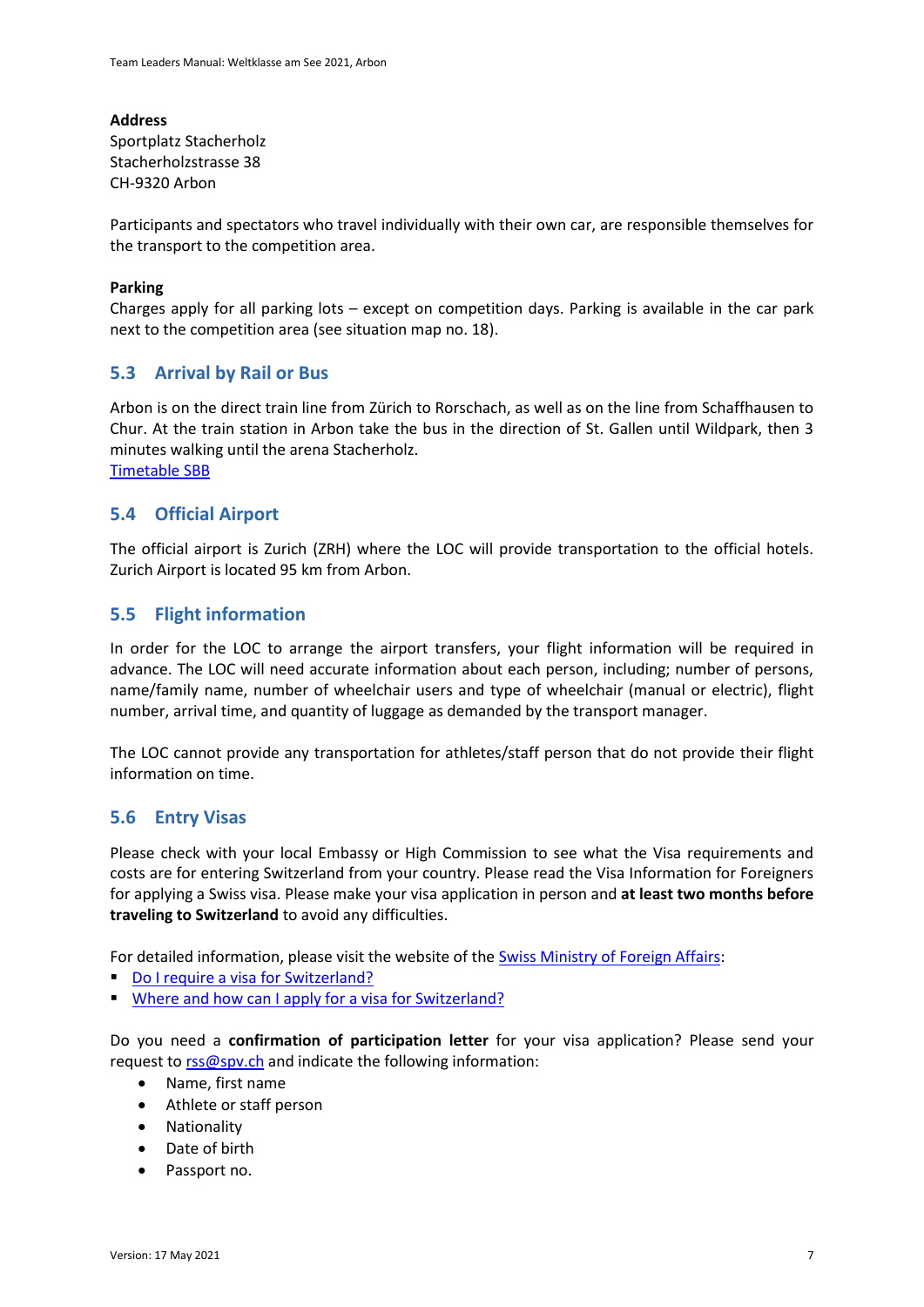- Expiry date of passport
- Arrival date
- Departure date

**Travel insurance required:** The competent authorities require persons visiting Switzerland to have travel insurance that covers the costs of emergency rescue, repatriation for medical reasons, or emergency medical assistance, as well as emergency hospital care in case of accident or sudden illness during the stay.

## <span id="page-7-0"></span>**6 Registration**

To register please check the website[: www.wheelchairsportevents.ch](http://www.wheelchairsportevents.ch/en/ongoing_events/parathletics_2021_nottwil/athletes/)

**Registration deadline: 30 March 2021**

#### <span id="page-7-1"></span>**6.1 Entry Fee**

The Entry Fee of CHF 50.00 for the Daniela Jutzeler Memorial includes 1 lunch. The Entry Fee of CHF 80.00 for the Swiss Nationals includes 2 lunches.

#### <span id="page-7-2"></span>**6.2 Accepted Payment Methods**

Payment is possible by PayPal t[o rss@spv.ch](mailto:rss@spv.ch) or bank transfer. These are the account details:

| Beneficiary:                        | Schweizer Paraplegiker-Vereinigung, CH-6207 Nottwil |
|-------------------------------------|-----------------------------------------------------|
| Bank name:                          | Luzerner Kantonalbank                               |
| Bank address:                       | Pilatusstrasse 12, Postfach, CH-6002 Luzern         |
| Bank account number: 1415.1092.2007 |                                                     |
| BC-Number:                          | 778                                                 |
| SWIFT/BC:                           | LUKBCH2260A                                         |
| IBAN:                               | CH11 0077 8141 5109 2200 7                          |

**Registration is complete only after payment has been received in full by Wheelchair Sports Switzerland.**

#### <span id="page-7-3"></span>**6.3 Licence**

Foreign competitors must possess a valid IPC Athlete licence. Swiss competitors must additionally possess a valid RSS licence.

# <span id="page-7-4"></span>**7 Accreditation / Start numbers**

The accreditation will only be handed over to the participants if they provide the LOC a proof of a negative test result carried out in Arbon (Antigen rapid test «SARS-CoV-2 Rapid from Roche») as well as the signed annex of the corresponding group of persons (color, commitment form).

Persons will only be granted access to the protected event area on presentation of their accreditation (for more information see [Covid-19 Protection Concept Arbon\)](https://www.rollstuhlsportevents.ch/__/frontend/handler/document/42/1483/20210517_Schutzkonzept%20COVID%20Arbon_e.pdf).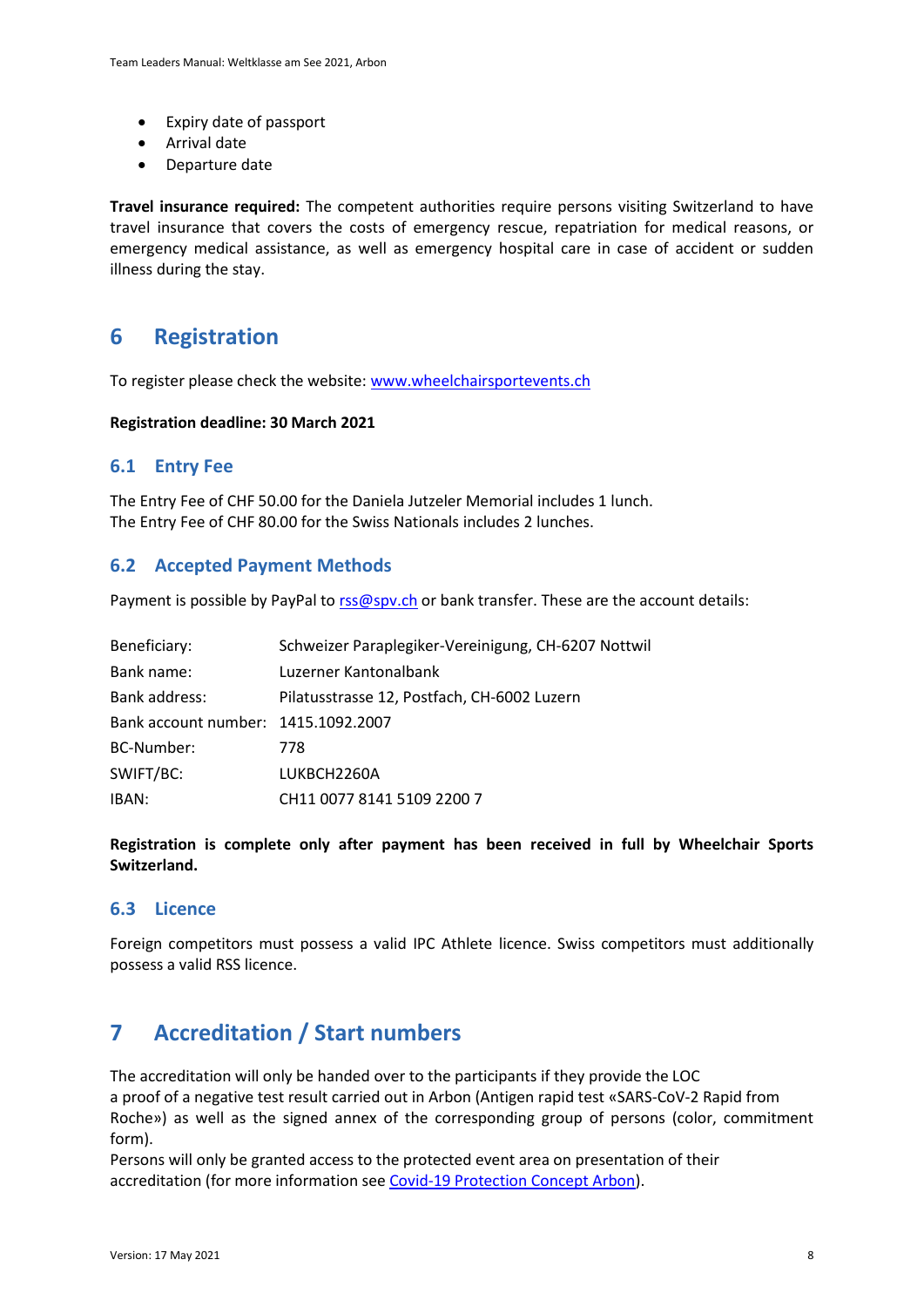The start number must be collected in person at the at the Information desk at the 'Berufsschulhaus', Arbon (see situation map no. 2+3). The start numbers for the Daniela Jutzeler Memorial and the Swiss Nationals will be distributed on the following dates:

**Thursday 20 May 2021** 09.00 – 12.00 AM and 01.00 – 04.00 PM

**Friday 21 May 2021** 08.00 – 09.00 AM

**Saturday 22 May 2021** 08.00 – 09.00 AM

**Monday 24 May 2021** 08.00 – 08.30 AM

## <span id="page-8-0"></span>**8 Accommodation**

#### <span id="page-8-1"></span>**8.1 Hotel booking**

According to cantonal requirements, the LOC must be able to provide information at any time about where the participants of 'Weltklasse am See 2021, Arbon' will stay overnight. Therefore, the process for hotel bookings has been adapted.

Now, all participants have to inform the LOC which category of accommodation they want to book. The LOC will forward the accommodation request to the hotel. The hotel will contact you directly. **Participants are NOT allowed to stay at any other hotel during the competition.**

To book a hotel please fill in the following form: [Hotel booking Arbon](https://fatis.wufoo.com/forms/ql0k0zo1edu353/)

#### <span id="page-8-2"></span>**8.2 Meals**

Breakfast will be provided at the hotel. For more information about breakfast times please contact the hotel directly.

#### <span id="page-8-3"></span>**8.2.1 Athletes**

On Non-Competition Days: only at the official hotels, where the respective person are staying.

On Competition Days: Meals will be held at the Venue Stacherholz in Arbon. Athletes will need a voucher to get their meals. All meal vouchers are included to the start numbers. The opening times will be communicated soon.

#### <span id="page-8-4"></span>**8.2.2 Accompanying persons**

Accompanying persons have the possibility to buy meal vouchers (CHF 20.00 per meal) at the Information Desk and have lunch on competition days.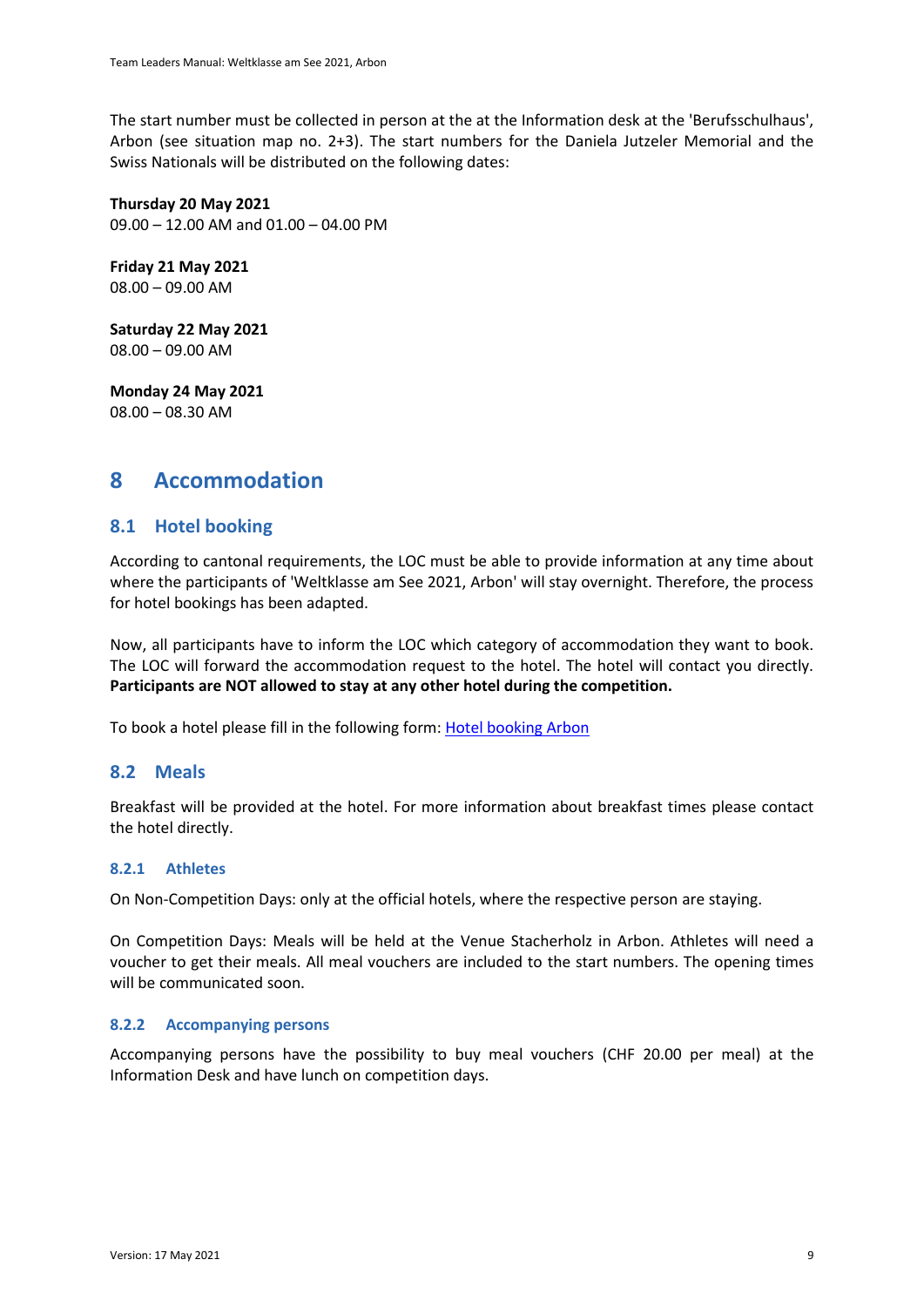# <span id="page-9-0"></span>**9 Transport**

#### <span id="page-9-1"></span>**9.1 Official Transportation Days / Shuttle Services**

Transport is only provided to the official hotels. Transport Zurich Airport – accommodation/accommodation – Zurich Airport is provided on the following days:

| Monday 17 May 2021 (to Arbon)                                 |
|---------------------------------------------------------------|
| Tuesday 18 May 2021 (to Arbon)                                |
| Wednesday 19 May 2021 (to Arbon)                              |
| Sunday 23 May 2021 (from Arbon)                               |
| Tuesday 25 May 2021 (from Arbon)                              |
| Tuesday 17 May 2021                                           |
|                                                               |
| A shuttle service is provided from the official hotels to the |
| competition area in Arbon and back to the official hotels on  |
| the following days:                                           |
| Tuesday 18 May 2021<br>п                                      |
|                                                               |
| Wednesday 19 May 2021<br>٠                                    |
| Thursday 20 May 2021<br>٠                                     |
| Friday 21 May 2021                                            |
| Saturday 22 May 2021                                          |
|                                                               |

\*Shuttle service from the official accommodation to the competition area and back to the official accommodations.

#### <span id="page-9-2"></span>**9.2 Arrival Information**

- The LOC will provide ground transportation from Zurich Airport to the official Hotels. If delegations wish to stay outside the official Hotels, they shall organise their own transportation between the competition area in Arbon and its hotels.
- Requests for transportation on non-official days can be sent to [rss@spv.ch.](mailto:rss@spv.ch)
- To provide a good transportation service the LOC will need accurate information about each person, including; number of persons, name/family name, number of wheelchair users, type of wheelchair (manual or electric), flight number, arrival time, and quantity of luggage.
- Regarding the current pandemic situation with Covid-19 please check the entry requirements for Switzerland (see chapter 4).
- Detailed information will be published in the protection concept as soon as confirmation is received from the Canton of Thurgau.

#### <span id="page-9-3"></span>**9.3 Departures**

■ All persons who booked a departure transportation will be requested to confirm the departure information at the accreditation.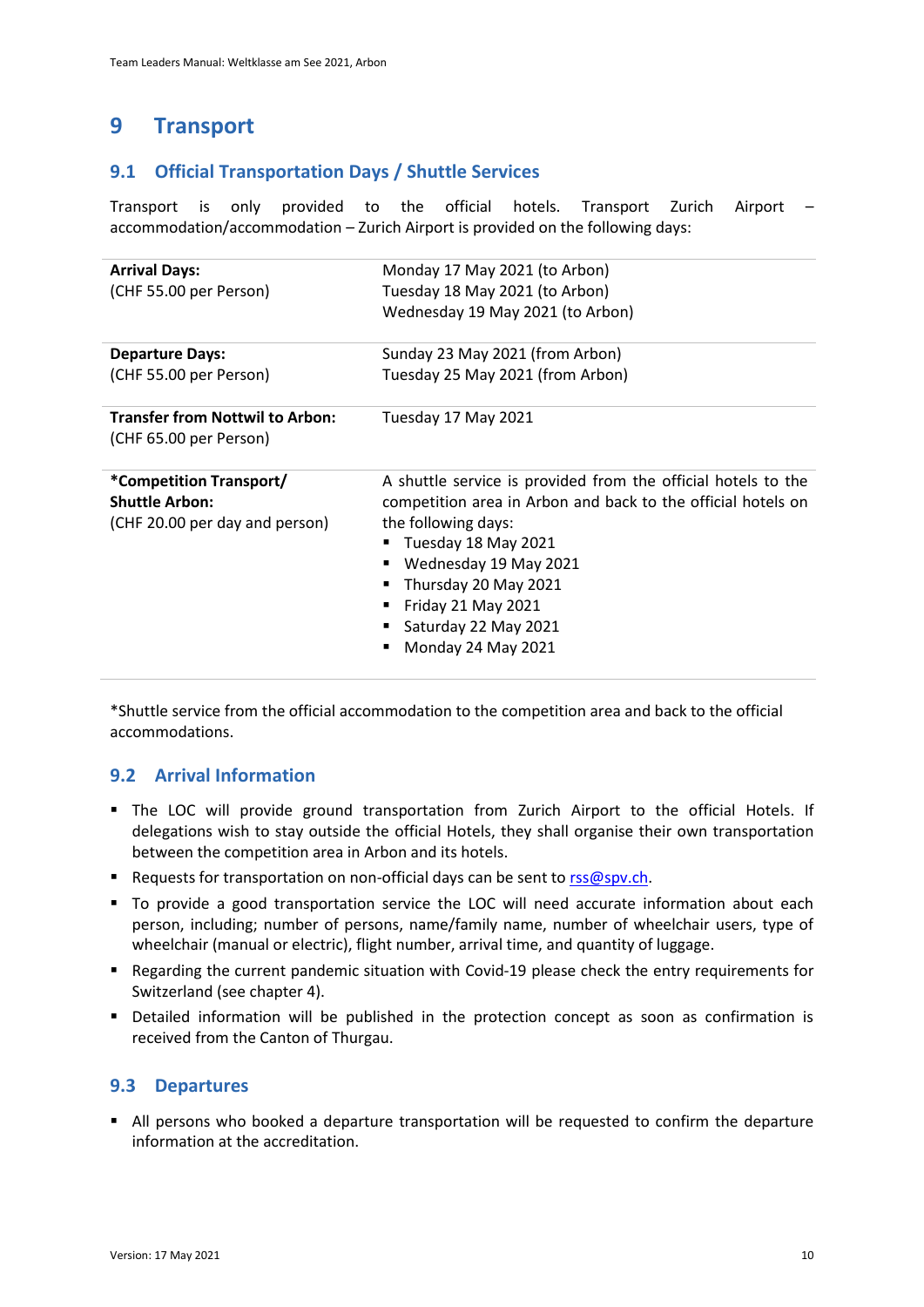- Requests for transportation from your hotel to Zurich Airport on non-official departure days can be sent t[o rss@spv.ch.](mailto:rss@spv.ch)
- Please ask your hotel for more information about the check-out-time. Team members must settle any outstanding costs (telephone, laundry, minibar, etc.) with the accommodation front desk prior to departure.
- PCR Covid tests prior departure from Arbon will be available (at the cost of each individual). It is the responsibility of each participant to know what type of test they need for their travel destination. Detailed information will be published in the protection concept.

#### <span id="page-10-0"></span>**9.4 Transportation Schedule and Information**

Everyone who booked a transport will get an e-mail with his transportation information. Furthermore, the arrival and the departure transportation schedule as well as the shuttle transportation schedule between the official hotels and the competition area in Arbon will be published on [www.wheelchairsportevents.ch.](http://www.wheelchairsportevents.ch/)

During the accreditation and competition days the transport manager will be assisting for questions about transports. You will find him at the Information Desk at the 'Berufsschulhaus'.

#### <span id="page-10-1"></span>**9.5 Extra Transportation**

Requests for transportation on non-official transportation days (arrival and departure) can be sent to [rss@spv.ch.](mailto:rss@spv.ch) Only the official Hotels are being served. Please indicate your complete name, contact data, flight information and baggage information. Drivers will not accept to transport individuals who are not registered.

# <span id="page-10-2"></span>**10 Information Desk**

You will find an information desk at the 'Berufsschulhaus' (see situation map no. 2). It will be open during the competitions.

# <span id="page-10-3"></span>**11 Venue and Equipment**

#### <span id="page-10-4"></span>**11.1 Training and Warm-Up Venues**

The sport area Stacherholz can be used from Tuesday 18 May to Thursday 20 May 2021. **The track is booked from 9.00 AM – 4.00 PM for trainings.** No private/personal reservations can be made. LOC don't provide any fitness and conference rooms. We ask for mutual respect. (Attention: no shuttle service on Sunday 23 May!)

#### <span id="page-10-5"></span>**11.2 Equipment Storage**

From Monday 17 May to Thursday 20 May all competition equipment as Personal Equipment or Racing Wheelchairs can be stored at the SanHist Stacherholz. Friday 21 May to Monday 24 May the racing wheelchairs can be also placed at the new sports hall Stacherholz (see situation map no. 16+17). On non-competition days the storage facility is open during training.

The organizers exclude any liability and assume no responsibility for loss or theft of wheelchairs.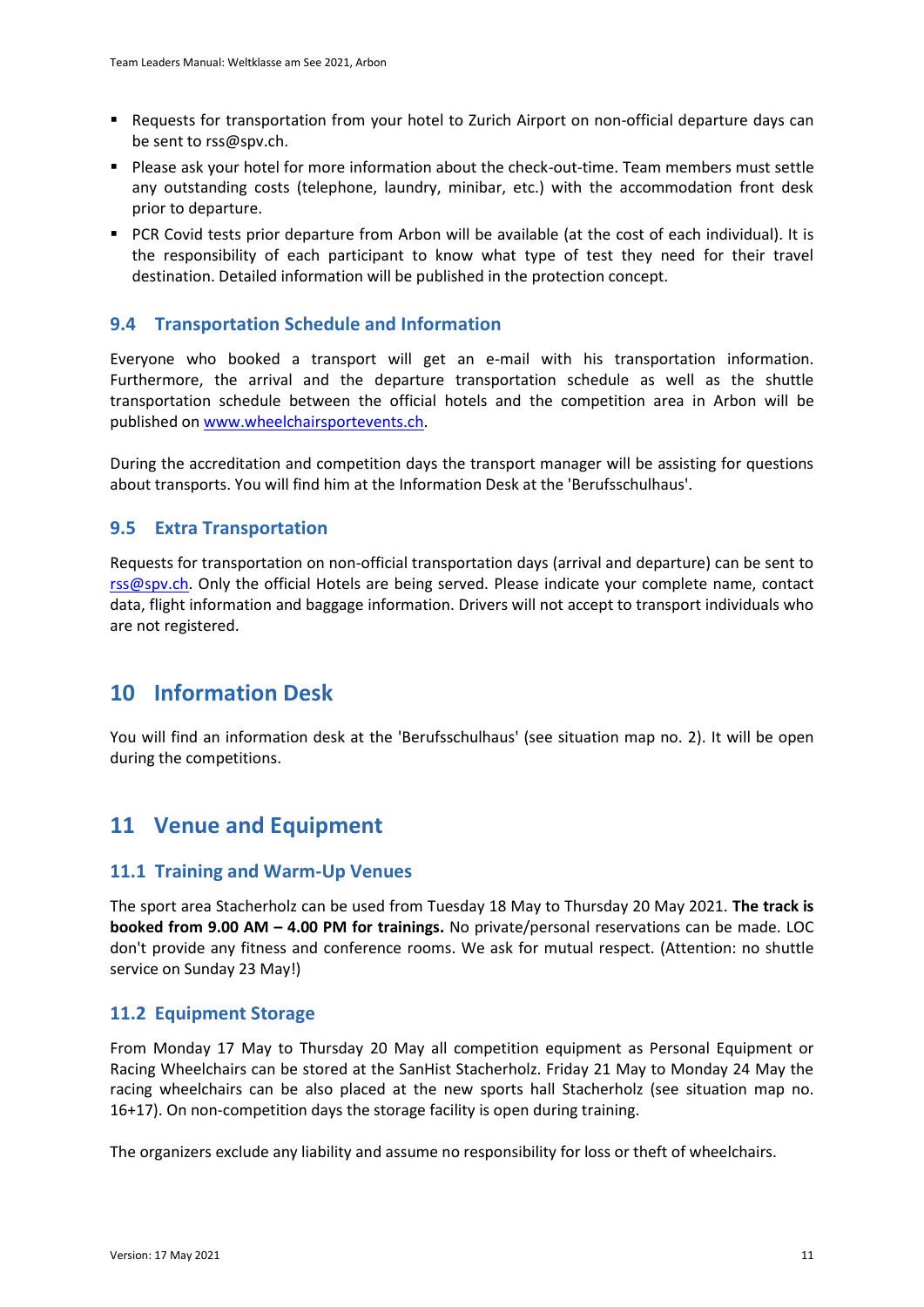#### <span id="page-11-0"></span>**11.3 Technical Race Service**

There is no race service in Arbon.

# <span id="page-11-1"></span>**12 Competition Procedures**

#### <span id="page-11-2"></span>**12.1 Rules and Regulations**

Technical aspects of the meeting are subject to the rules of the WPA. The event is sanctioned by WPA.

▪ [World Para Athletics General Rules and Regulations](https://www.paralympic.org/athletics/rules)

#### <span id="page-11-3"></span>**12.2 Team Captains Meeting**

The Team Captains Meeting will take place at the finish area.

#### **Swiss Nationals**

Friday 21 May 2021 09.30

The World Para Athletics Technical Delegates will preside over the meeting, which will be conducted in English.

#### <span id="page-11-4"></span>**12.3 Competition Schedule**

The competition schedule is published on [www.wheelchairsportevents.ch.](http://www.wheelchairsportevents.ch/)

#### <span id="page-11-5"></span>**12.4 Disciplines**

ATTENTION: This competition is only open for the categories T33, T34, T51–T54, RR1–RR3! There are no throwing and jump competitions in Arbon.

| Swiss Nationals, 21-22 May 2021          | Daniela Jutzeler Memorial, 24 May 2021   |
|------------------------------------------|------------------------------------------|
| Minimum 1 discipline                     | Maximum 3 disciplines                    |
| 100 m (T33, T34, T51-T54, RR1, RR2, RR3) | 100 m (T33, T34, T51-T54, RR1, RR2, RR3) |
| 200 m (T33, T34, T51-T54)                | 200 m (T33, T34, T51-T54)                |
| 400 m (T33, T34, T51-T54)                | 400 m (T33, T34, T51-T54)                |
| 800 m (T33, T34, T51-T54)                | 800 m (T33, T34, T51-T54)                |
| 1500 m (T33, T34, T51-T54)               | 1500 m (T33, T34, T51-T54)               |
| 5000 m (T33, T34, T51-T54)               | 5000 m (T33, T34, T51-T54)               |
|                                          |                                          |

Events that have too few (less than three) entries, must not take place. Should an event be cancelled, the athletes concerned will be informed by the organisers, after the entry is closed.

#### <span id="page-11-6"></span>**12.5 Athletes' Bibs**

All athletes will receive two bibs. The bibs (and the necessary safety pins) will be distributed at the accreditation. Bibs must be worn in accordance with World Para Athletics Rules. Failure to comply with the Rules may result in a disqualification and/or sanction.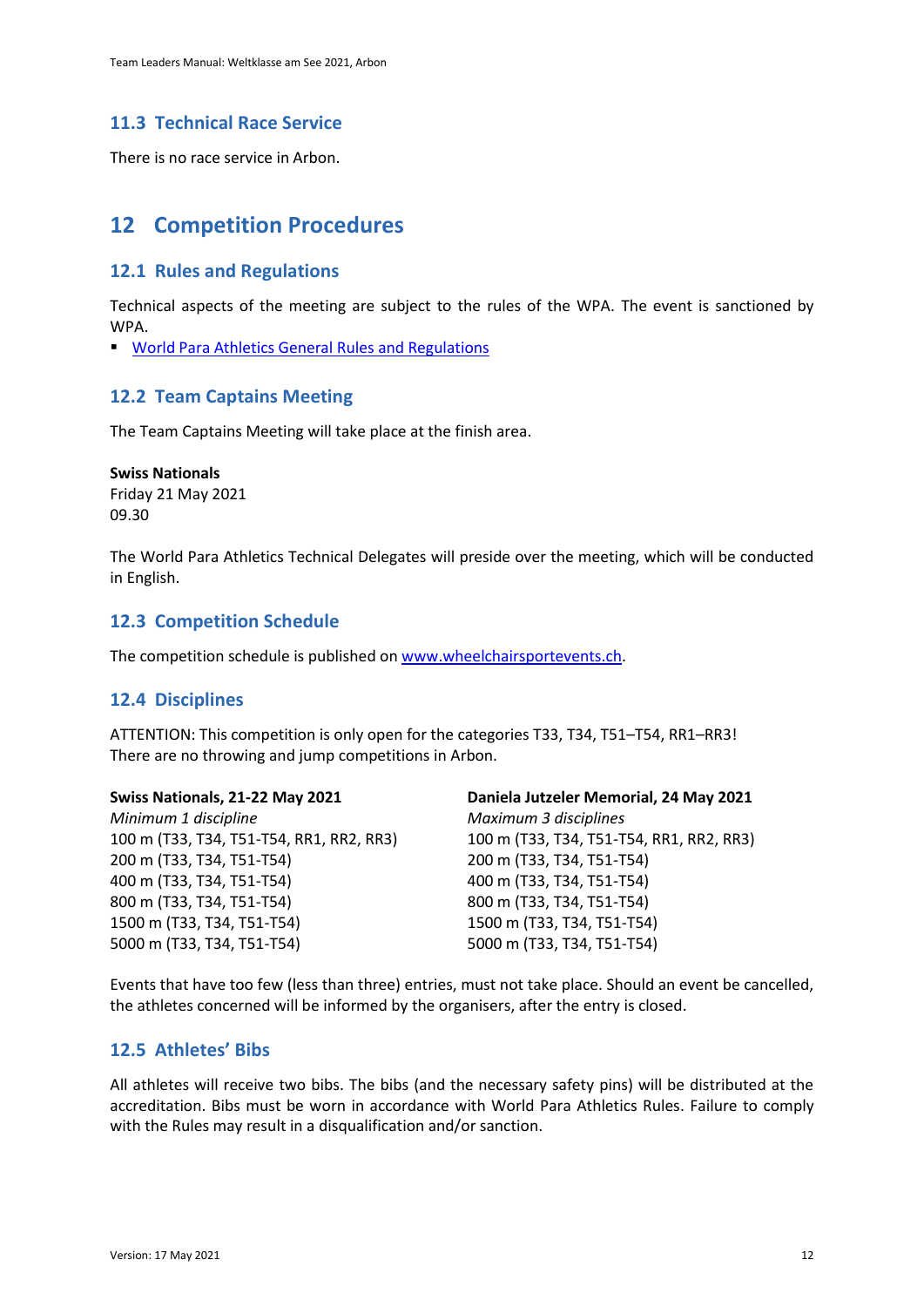- Every athlete shall be provided with two bibs, which during the competition, shall be worn visibly on the breast and back, except in the Jumping Events, where one bib may be worn on the breast or back only. If numbers are used, they shall correspond with the number allocated to the athlete on the start list or in the programme. If track suits are worn during the competition, bibs shall be worn on the track suit in a similar manner.
- Note: One of the bibs shall be visibly displayed on the back of the racing chair and on the lateral side of the RaceRunning Frame.
- **•** These bibs must be worn as issued and may not be cut, folded or obscured in any way. In long distance events, the bibs may be perforated to assist the circulation of air, but the perforation must not be made on any of the lettering or numerals that appear on them.
- Note: For athletes competing in all individual and team track and road wheelchair races, these additional number identifications shall be worn on the helmet.

The same bibs are to be used by the athletes, regardless of the number of events in which they compete. Bibs cannot be reprinted.

#### <span id="page-12-0"></span>**12.6 Personal Belongings**

Athletes will only be permitted to take a backpack or similar sized bag with them onto the Field of Play.

A strict inspection will be made for illegal and prohibited items, which athletes may have in their possession. Electronic devices (e.g. radios, tablets, mobile phones, cameras, etc.) shall not be permitted. Any items that do not conform to the World Para Athletics Technical and/or Advertising Rules and Regulations will be confiscated. Confiscated items may be retrieved at the information desk at the 'Berufsschulhaus' after the event (see situation map no. 2).

#### <span id="page-12-1"></span>**12.7 Call Room**

The Call Room is located next to the track. All athletes will use this Call Room.

In the Call Room, checks on athletes' numbers, clothing, footwear and bags will be carried out. See above information about items which are not permitted on the Field of Play. The same procedure will apply for assistants who enter the Field of Play with an athlete.

**Call Room Times** *(provisional)*

Track events 15 Min.

#### <span id="page-12-2"></span>**12.8 Timing and Measurement**

Official timing and measurement will be provided b[y Perü Timing/](http://www.perü-timing.ch/)ALGE.

#### <span id="page-12-3"></span>**12.9 Post Competition Procedures**

Athletes will always leave the Field of Play via the Post Event Control where they will be able to recover and collect their clothing.

In the Mixed Zone, the media may conduct short interviews. Mixed Zone is located at the end of the Post Event Control.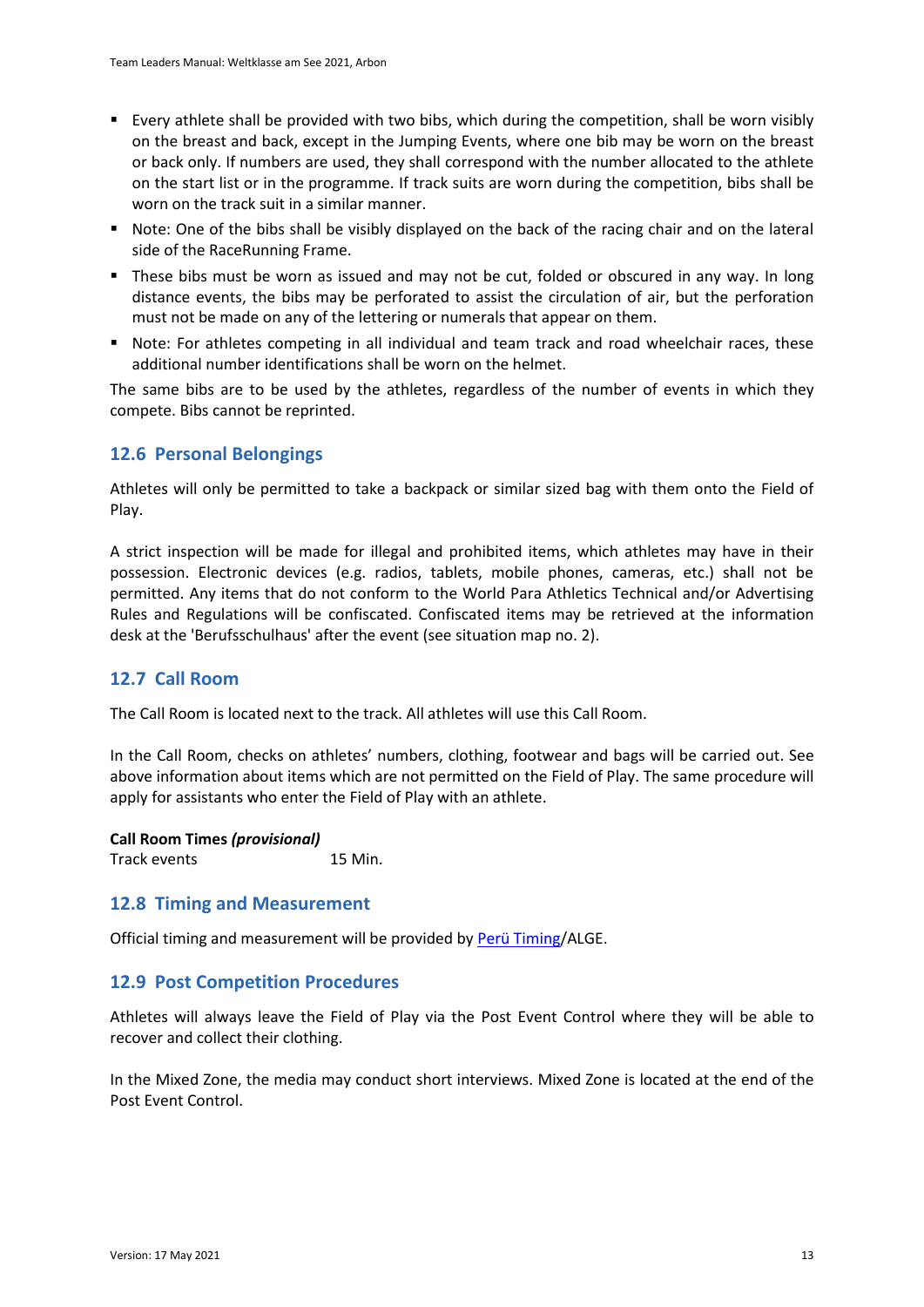#### <span id="page-13-0"></span>**12.10 Victory Ceremonies**

There will be no international award ceremonies. However, medals will be provided at the Swiss Championships for the top three Swiss finishers.

#### <span id="page-13-1"></span>**12.11 Technical Protests and Appeals**

Protests and Appeals will be handled according to Chapter 9 of the World Para Athletics Rules and Regulations. Protests and appeals shall be given to the TD or track referee.

#### <span id="page-13-2"></span>**12.12 Results**

Results will be published on [www.wheelchairsportevents.ch.](http://www.wheelchairsportevents.ch/) Follow the results live and [click on this link.](https://om-spv.paraplegie.ch/mobileweb.server/Request.aspx?PRGNAME=SelectLanguageForm)

## <span id="page-13-3"></span>**13 Medical Services**

#### <span id="page-13-4"></span>**13.1 Emergency Contact Numbers**

#### **During the competition**

Medical service is provided at the competition area during competition.

#### **Outside the competition**

In all other cases, please contact the hotel reception.

#### <span id="page-13-5"></span>**13.2 Medical Insurance**

Any costs incurred for any other medical care must be paid immediately in cash (CHF) by the patient or the team. All participating athletes are responsible for arranging their personal travel and accident insurance coverage.

## <span id="page-13-6"></span>**14 Doping Control**

Samples will be collected by official doping control officers both in and out of competition. The samples will be urine and/or blood and these can be collected anytime, anywhere. At the time of notification, the officer will advise which type of sample (blood, urine or both) the athlete will be asked to provide. They will then chaperone the athlete to the Sample Collection Station where the sample(s) will be collected. The athlete will be required to show official identification before providing a sample, so please ensure that your athletes carry photo identification at all times.